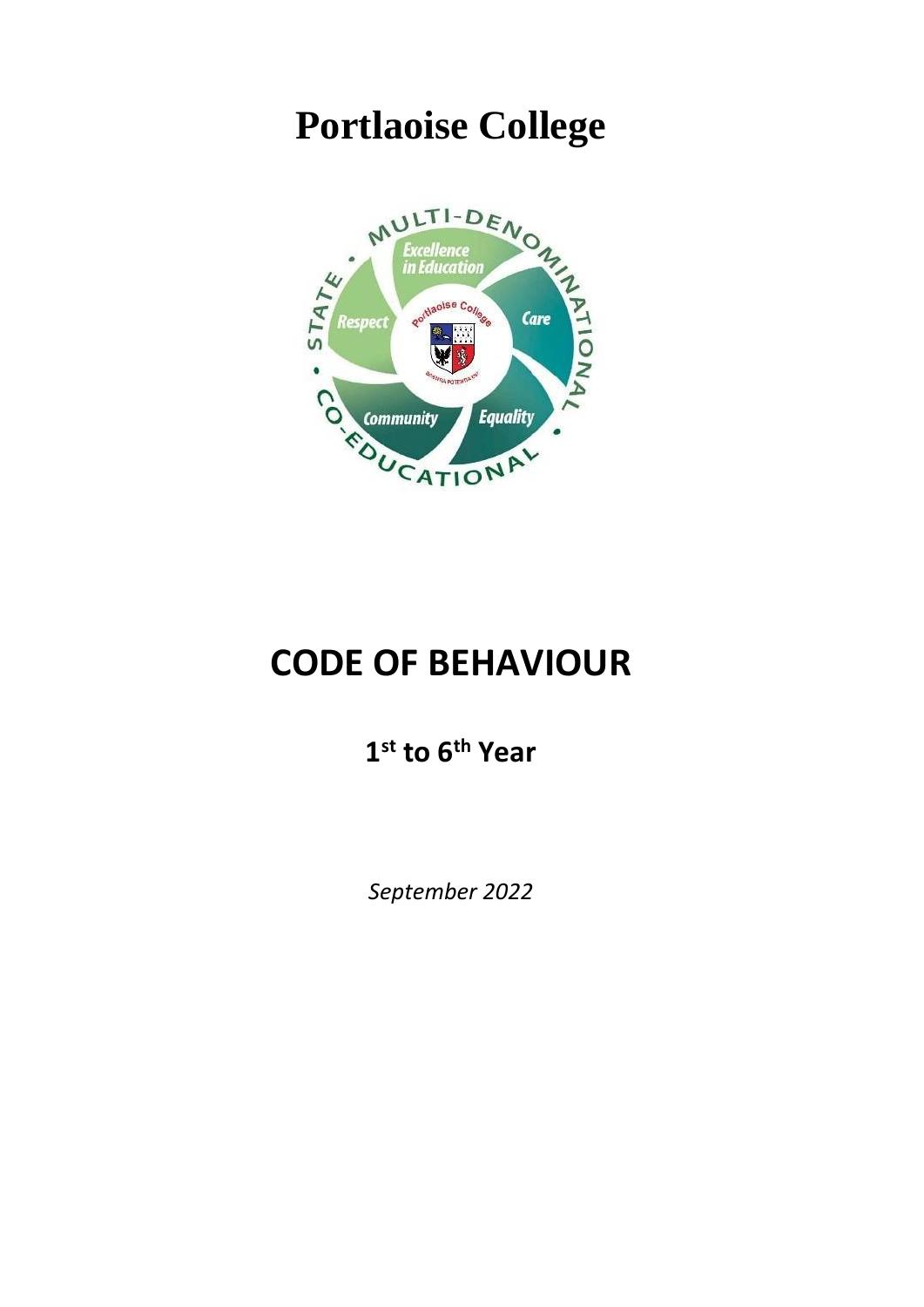

#### **Introduction**

This document is intended to illustrate the minimum standards of behaviour and co-operation expected of all students and to inform students, their parents and guardians on how the school will respond to both positive and negative behaviours. As part of the enrolment process, both the student and his/her parent(s)/guardian(s) will be given a copy of this Code of Behaviour.

#### **Scope of Code of Behaviour**

This Code of Behaviour deals exclusively with student behaviour while in school, on the way to and from school, on the school premises and on all school related activities while students are under the care and instruction of any member of school staff.

The following school rules apply at all times, in the school, on the school buses and on school tours and outings. By school it is meant the school building and the vicinity of the school. Students must co-operate promptly and courteously with all school staff obeying all instructions as soon as they are given. Good manners towards one another and towards the staff are required by all students.

The Code of Behaviour may also apply outside of school where there is a clear connection with the school and a demonstrable impact on the work of the school.

#### **Portlaoise College School ETHOS**

Just like people have values so do schools. A school's ethos reflects what is important to it and what type of an environment it wants to create for its students/community. The school's core values inform its ethos.

Portlaoise College is a state, co-educational, multi-denominational school underpinned by five core values.

- **Excellence in Education**
- Care
- Equality
- Community
- Respect

#### **Our School Ethos helps us to ensure…..**

- That all of you reach your potential and that all of you realise your talents
- **That you are supported in your learning**
- **That all of you feel confident in your abilities and enjoy success**
- That all of you feel like you belong and are treated fairly and equally
- **That you are respected**
- **That you are cared for**
- That you feel part of a community
- That you understand the immense potential that you have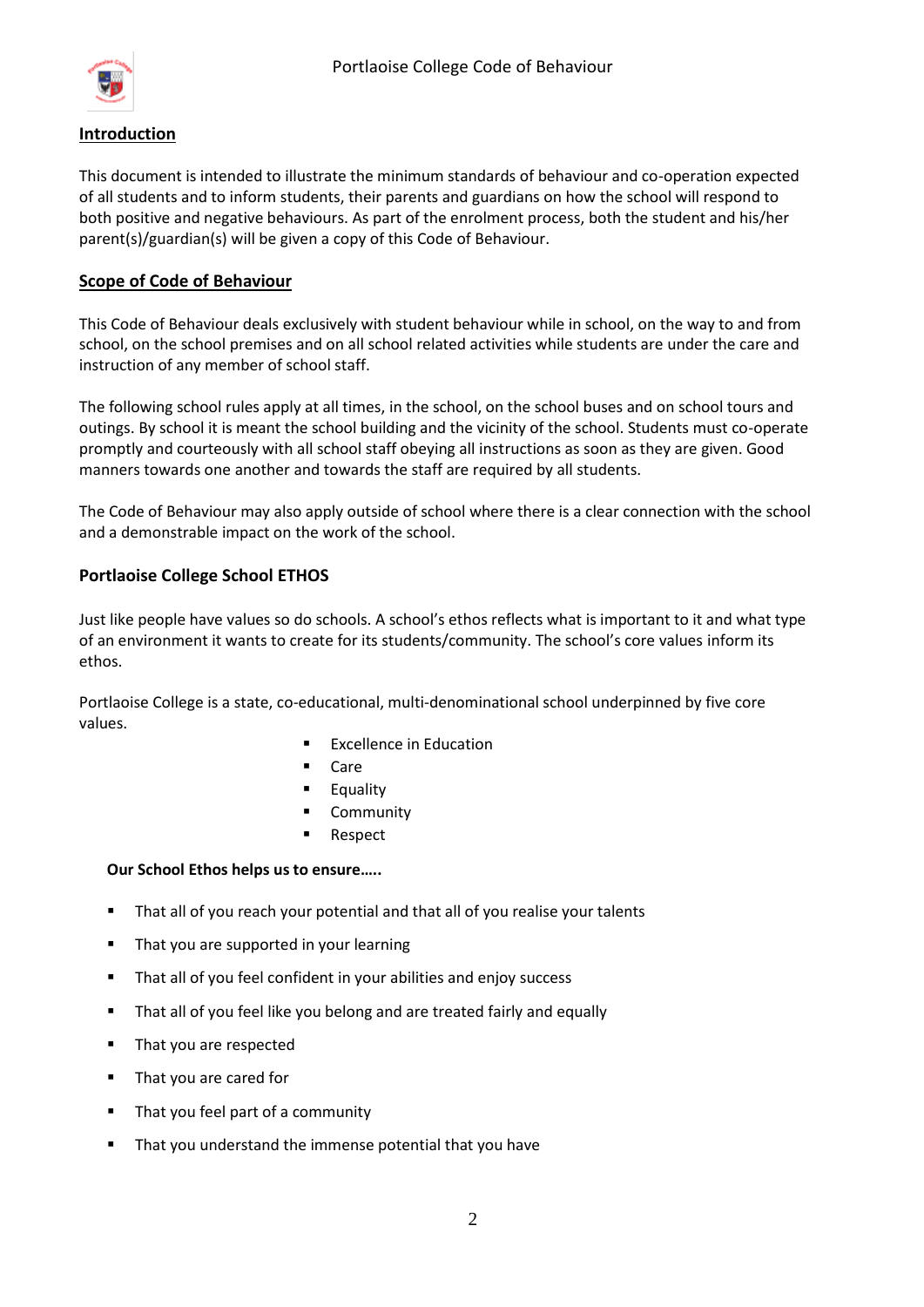

Portlaoise College is committed to providing all students with a high quality holistic education that enables them to achieve their maximum potential in an engaging, challenging and student centred environment that celebrates diversity in partnership with all stakeholders.

Our school aims to provide each student with a holistic education built on respect. We have a strong commitment to the excellence required for each student to reach their full potential.

Our Code of Behaviour includes a set of practices and procedures that together promote a positive learning and teaching environment conducive to the growth and development of each person. In choosing Portlaoise College parents/guardians and students are committing themselves to accept, uphold and cooperate with our Code of Behaviour.

#### **Charter of Expectations for Student Behaviour:**

In order to create a positive, holistic, teaching and learning environment at Portlaoise College in which each student may develop to their full potential, the following Charter of Expectations must be adhered to:

- Respect for self, fellow students, all staff members and the school environment
- Courtesy, good manners and sensitivity to the needs of others
- Regular attendance, be punctual and be in full uniform
- Commitment from students to their own learning and that of their peers
- Doing one's best in class
- Taking responsibility for one's own work
- Having necessary books, copies and other equipment as required for each class and homework completed
- Taking pride in representing the school and in participating in school activities

## **Portlaoise College Rules**

#### **1. Behaviour**

Students are required to Behaviour themselves in a quiet and orderly manner at all times, in the school, in the vicinity of the school, on the school buses and on school tours and outings.

#### **2. Co-operation**

Students must co-operate promptly and courteously with all school staff obeying all instructions as soon as they are given. Good manners towards one another and towards the staff of Portlaoise College are required by students.

#### **3. Bullying**

Bullying is "an unwanted negative behaviour, verbal, psychological or physical, Behavioured by an individual or group against another person (or persons) and which is repeated over time" (Antibullying Procedures for Primary and Post Primary Schools, 2013). There are many different types of bullying, as are detailed in our Anti-Bullying Policy. Bullying of any form is seen to be totally unacceptable and will not be tolerated at Portlaoise College.

If you are being bullied or if you suspect that one of your friends/classmates is being bullied you or your parent can report this to **any member of staff.**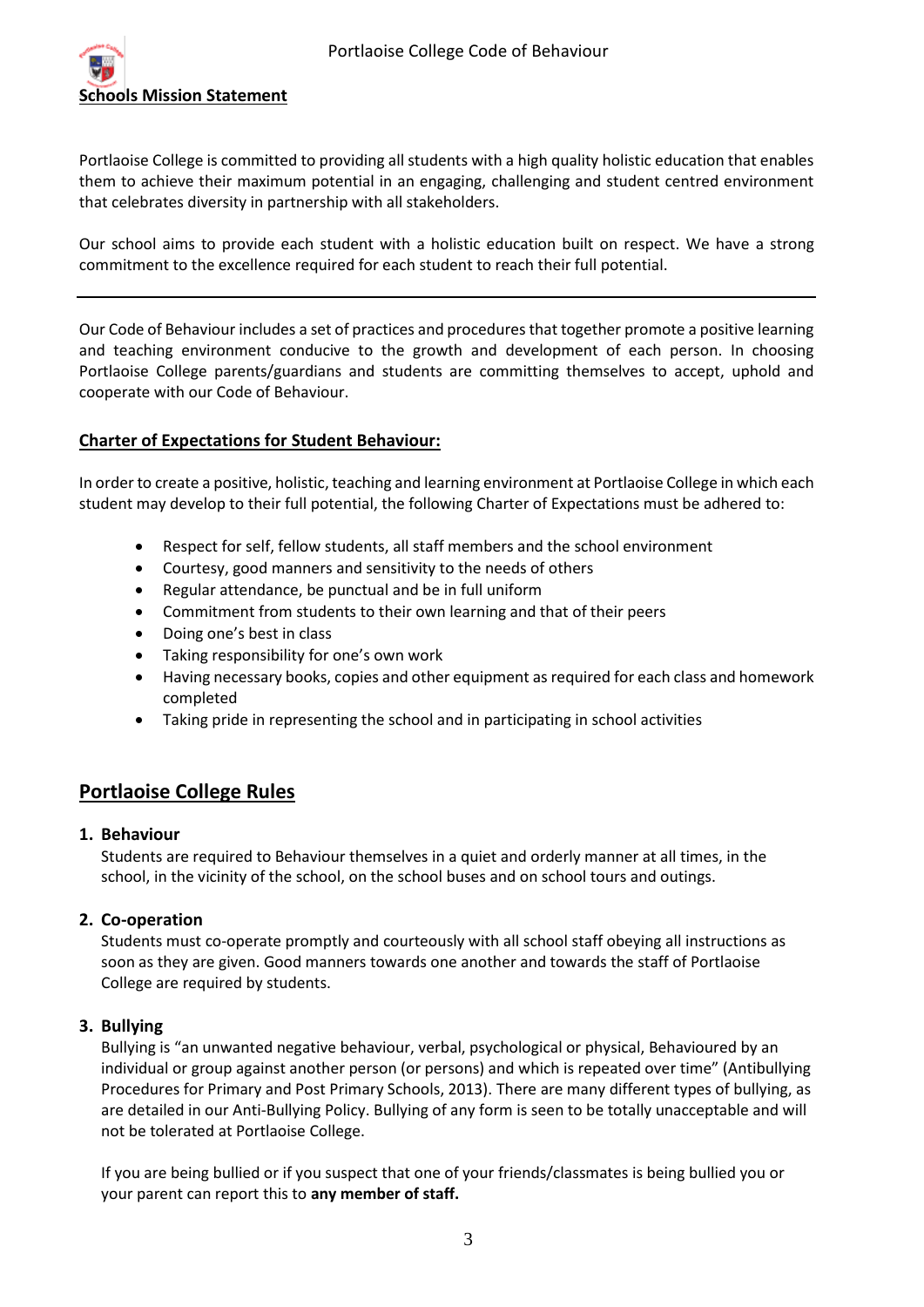

The staff member will inform a member of our Antibullying Team who will investigate the matter in accordance with procedures detailed in our Antibullying Policy. Our Year Heads, Deputy Principals and Principal are all members of our Antibullying Team.

#### **4. Attendance/Leaving School before the end of the day***/***Contact with Parents**

At Portlaoise College we are committed to encouraging our students to develop a patter of regular and punctual attendance at school because regular and punctual attendance are essential if students are to reach their full potential.

Students partaking in the LCA programme at Senior Cycle are expected to maintain a minimum attendance rate of 90% during Year 1 and Year 2. Failure to maintain this attendance rate will result in failure of assignments and modules. Failure to maintain this attendance rate may also result in a students place on the programme being withdrawn.

If a student cannot attend school due to illness, medical/dental appointment, bereavement or other, the parent of that student must notify the school through the VSWare App before 10am on the day of absence.

In the unlikely event that a student needs to leave school early then the parent of that student must notify the relevant Year Head through the VSware App to gain permission to leave early. If the Year Head gives permission to the student to leave school, the Year Head will approve this on VSware.

A parent/guardian (or another designated person over the age of 18 details of whom the parents must submit to the school in writing so as to be kept on the student's file), **must** come to the school to collect the student and sign the Sign Out Book which is held in the Main Office.

Students will not be permitted to leave school on the basis of a phone call or record on VSWare without a parent coming to the school to collect them and signing the Sign-Out Book.

Parents are advised to use the school office number to contact their son/daughter during school hours and must not communicate with their son/daughter by mobile phone during the day. (Please note that unauthorised communication with home on a mobile phone is a breach of the mobile phone policy)

## **5***.* **Punctuality**

School begins at 8:56am with registration at 8:56am in the 1st class from Monday to Friday. Students must arrive to school no later than 8.50am in order to allow sufficient time to prepare for the school day. In addition, students may be expected to attend a morning assembly once a week starting at 8.45a.m.

Students are expected to be punctual for school and all classes. Students who arrive late for registration in the morning are expected to Sign In in the main office before attending their first class. Students who are late for registration in the morning on three occasions or more will result in an automatic morning detention at 8:00a.m.

Students who arrive late to class during the day will have this behaviour recorded on VSware by their teacher. These records will be monitored by the Class Tutor and will be brought to the attention of the Year Head where necessary.

#### **6. Uniform**

- Grey Jumper with school crest
- Tartan half-length green skirt or Grey straight leg school trousers.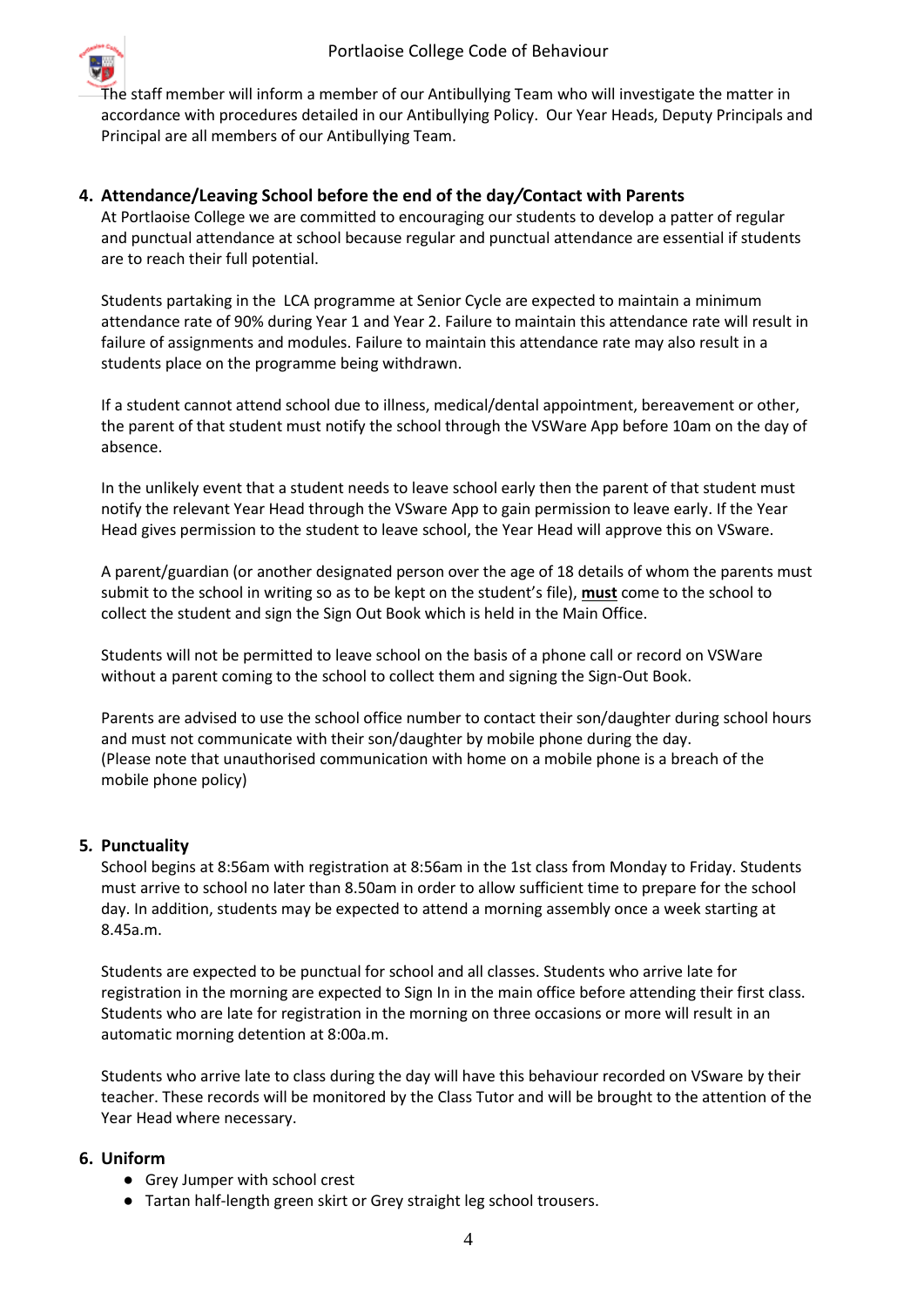

- Black knee length socks, black ankle socks or plain black tights.
- 2 striped shirts/blouses.
- Black shoes (no other shoes are acceptable).
- Green school jacket with the school crest.
- PE uniform is worn for all sporting events and on the day of PE classes only. The PE uniform consists of; plain navy tracksuit bottoms, a blue round neck crested t-shirt and a navy and blue crested half zip top. No Jeggings/leggings allowed.
- No facial jewellery is allowed, students are permitted to wear earrings. Under Health and Safety students may be asked to take out their earrings for some school related activities.
- All students with long hair must tie it back in all classes. Students may wear slides or hairclips and discreet hairbands to keep hair tidy. Excessive sized hair accessories are not permitted.
- Excessive make up is not permitted (at discretion of Year Head/Deputy Principal or Principal)
- Hair must not be shaven with patterns or dyed extreme colours.
- Students must be clean shaven.
- Non-uniform jackets must not be worn in school and must be stored in students' locker or base classroom.
- **Please note:** 
	- o **students presenting to school who are not in full uniform will be required to be collected by a parent/guardian until it is corrected.**
	- o **As the PE uniform is worn in place of the grey uniform on days students have PE and extra curricular activities, if a student is wearing incorrect PE uniform they too may be required to be collected by a parent/guardian until it is corrected.**

*The school management will have the final say on determining what is or is not acceptable under this code.*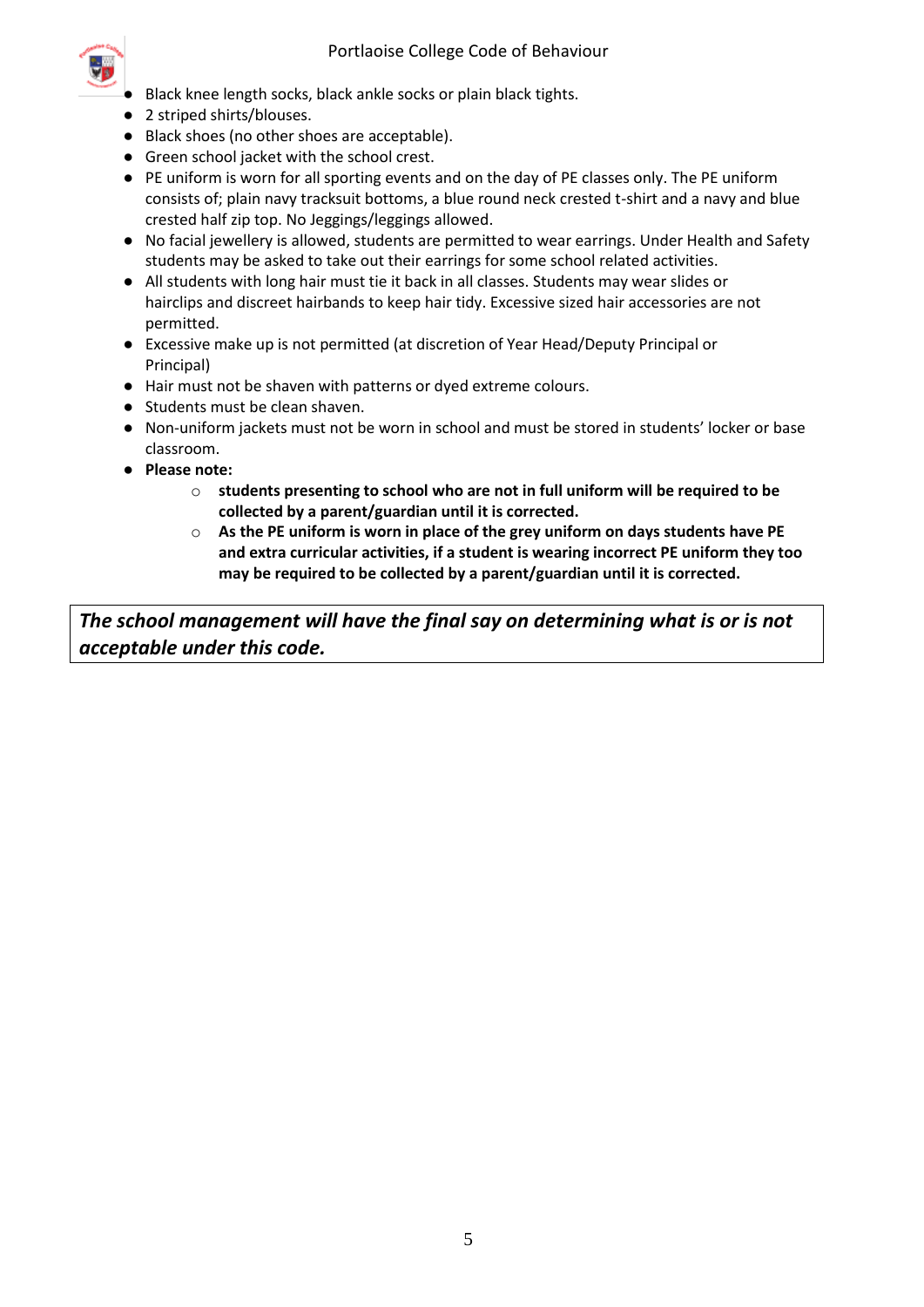

#### **7. Journal**

- It is to be taken out at the beginning of each class and opened at the relevant page
- Students must bring their Homework Journal to school every day.
- Homework is to be written into your journal for each subject every day.

## **8. School Property**

The Laois/Offaly Education & Training Board or any member of the staff do not accept responsibility for loss or damage to any article left in the school by students. Students damaging school property must pay for same.

#### **9. Lockers**

Lockers are available for Senior Cycle students on a first come, first serve basis. To avail of a locker students will be required to pay 10 euro for its rental and supply their own lock. The upkeep of the locker is the student's responsibility. The rental fee will be returned at the end of the school year on condition that the locker is returned empty and undamaged. Students must provide their own lock

Students are to visit their lockers at designated times only. Designated times include; in the morning before 8:50, at small break, at lunch time and at the end of the school day at 3:55pm.

#### **10. Injury to Students**

The Laois/Offaly Education & Training Board or any member of staff cannot be held responsible for injury to any student caused by the student's own negligence or disregard of the school rules.

#### **11. Parents**

If it is necessary for the school Principal to send for a parent/guardian in connection with continual misbehaviour by a student, such a parent is required to do all possible in cooperation with the school, to help such a student to improve his/her behaviour.

#### **12**. **HSE/HSA COVID-19**

All students must adhere to HSE/HSA COVID-19 recommendations and school guidelines. If a student refuses to follow the guidelines in relation to social distancing, wearing a face mask or any other Health & Safety guideline, they may be suspended until they are willing to adhere to the school guidelines on Covid-19.

#### **13. Suspension**

A student may be suspended for repeated misbehaviour or for a single serious breach of the Code of Behaviour.

## **14. Final Exclusion/Expulsion**

If there is no improvement in a student's behaviour, after the total effort and co-operation of parents/guardian and school, such a student may be required to terminate his/her attendance at the school.

#### **Parents/Guardians and Students should note:**

*Students who persistently breach school rules are liable to exclusion from school, which may be permanent. In the case of vandalism, bullying, possession of illegal substances and other grave misbehaviour, a student may be permanently excluded***.**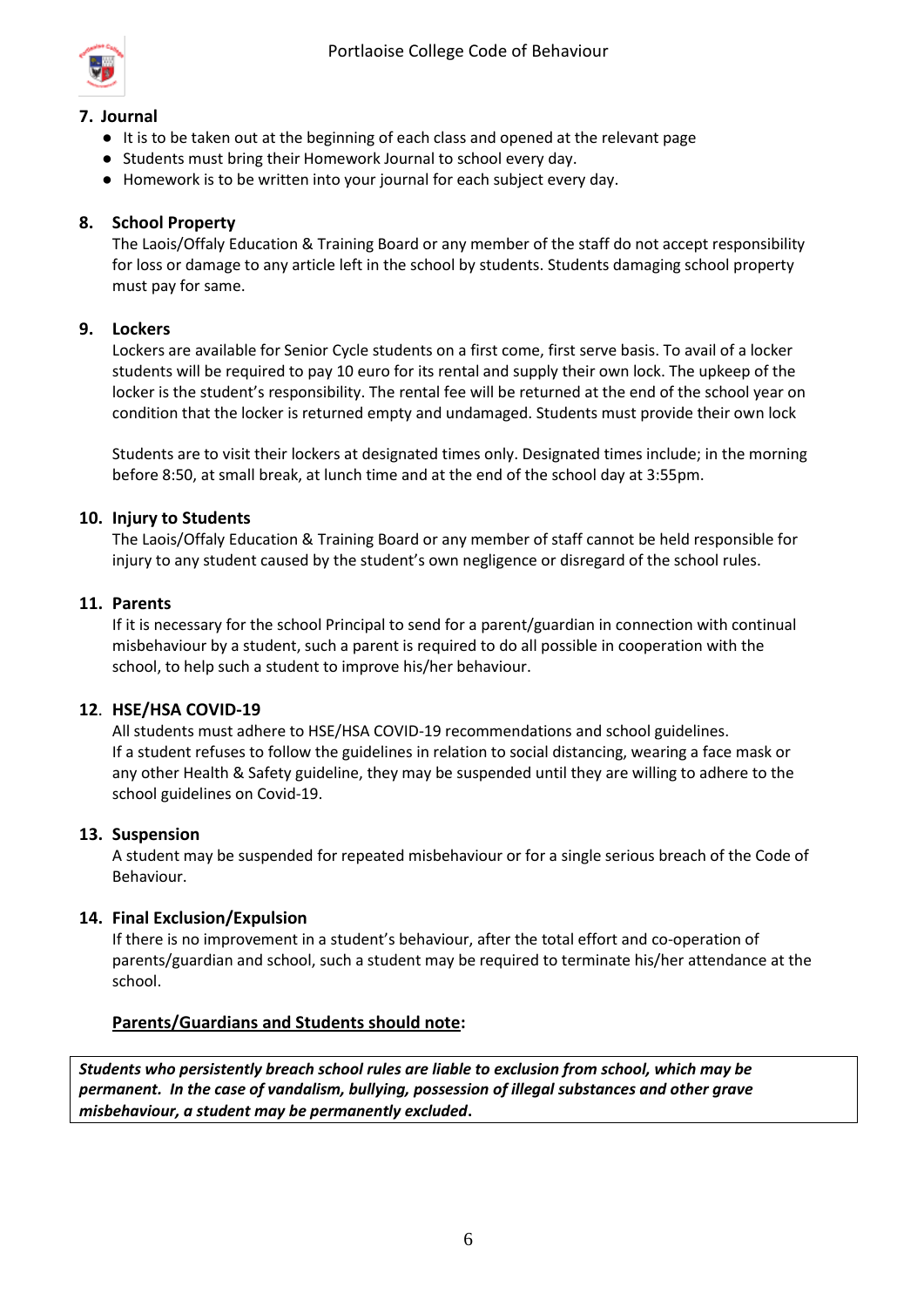

## **School Rules**

- Have your journal with you every day. Keep it in good condition and give it to a teacher or SNA when asked. There will be a €5 charge if a journal needs to be replaced.
- Wear a full school uniform.
- Move quietly and safely around the building, always on the left hand side. No bad language.
- Eating and drinking is allowed in designated social areas only. Chewing gum is forbidden in the school.
- Mobile phones are **not permitted** in Portlaoise College. If a student brings a mobile phone to school it should be switched off at all times and left in their school bag or out of sight. If students breach the rule regarding phones they must hand up the phone including the SIM card to the teacher without argument*.* Confiscated phones will be kept in the school office and returned at the end of the school day after class.

This will be recorded on VSware behaviour tab.

Two or more breaches of this rule may result in suspension and a meeting with the Parent

- **Tablets** must be used in accordance with the school Tablet/School Network Acceptable Use Policy. Inappropriate use of the Tablet can result in a number of sanctions including removal of Tablet for a period of one week or one month. Consistent serious breaches of the school Tablet policy may result in the permanent removal of the Tablet from a student. In the case where the Tablet has been removed from a student, they should bring the hardcopy of their textbooks with them to class in its stead.
- Dangerous objects are not allowed in the school.
- The taking and/or possession of any illegal substances is forbidden (i.e. drugs/alcohol).
- The possession or use of aerosol sprays, tippex or similar products is not permitted.
- The possession or use of cigarettes, including E cigarettes, is forbidden in school and in the school vicinity. If a student is found to be smoking/vaping in school they may be suspended and all prohibited items must be surrendered by the student. Prohibited items will not be returned to students.
- Energy drinks are not allowed to be consumed at Portlaoise College.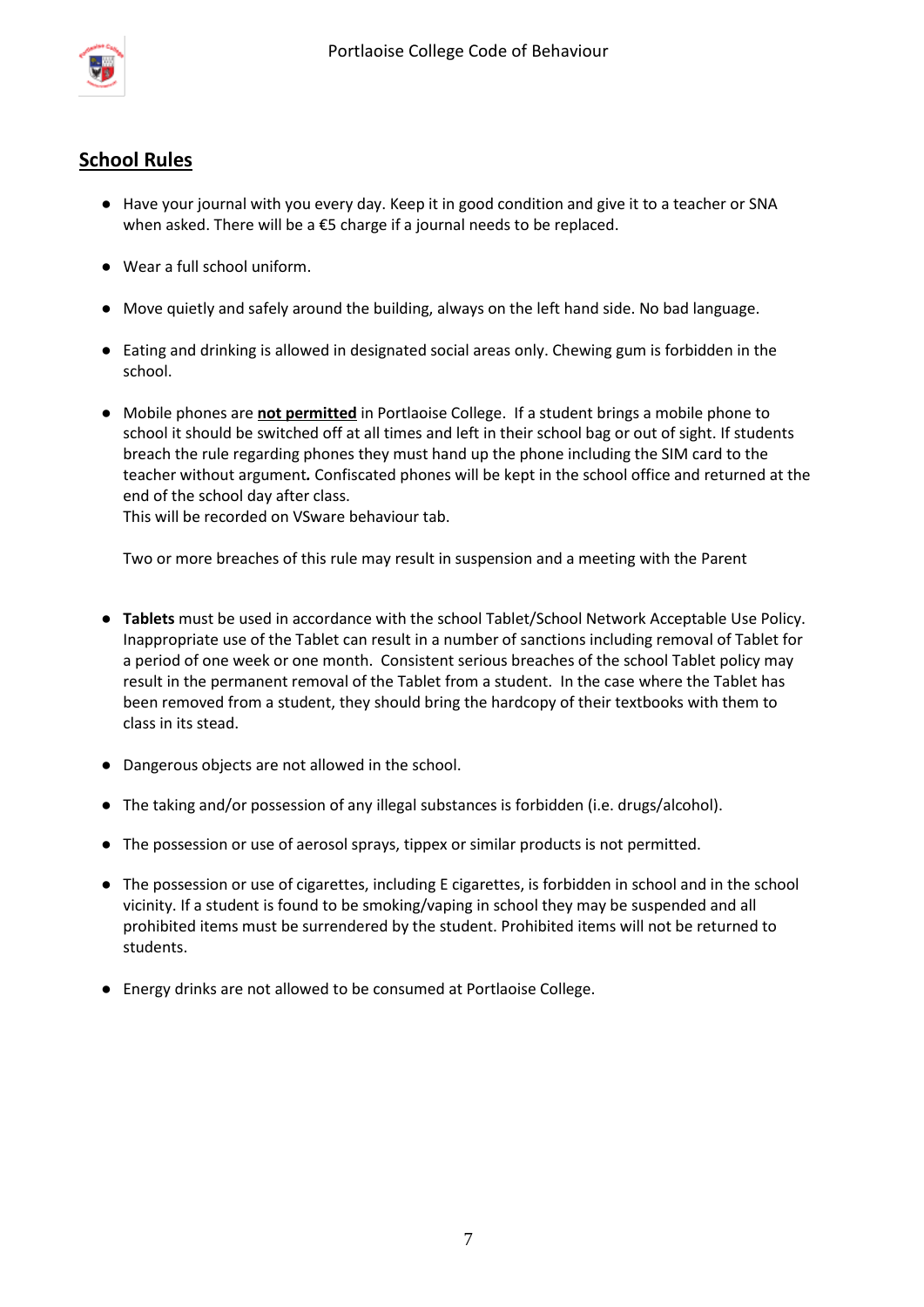

- Arrive on time, enter the classroom quietly and wait for your teacher.
- Bring what you need for class in a school bag.
- Prepare for work. Journal on desk. Sit in the seat assigned to you.
- Listen to your teacher and follow instructions.
- Hand up your journal when asked.
- Write down your homework in your journal and do it.
- Keep the classroom neat and tidy.

#### **What happens when you follow school rules?**

- You will do well in your exams.
- You will make your school a better place to learn.
- You will make your Parents/Guardians and yourself proud.
- You will get good notes in your journal.
- You will receive STAR Awards, Good News Letters and/or certificates of merit/prizes depending on your progress.

#### **Rewards and Sanctions**

All students are expected to comply with the school's Code of Behaviour both inside and outside the classroom. By keeping to these standards they are ensuring that the rights of all students and staff are being respected. They are also showing that they are aware of their responsibilities and as such will be a credit to their school, parents, family, and of course, themselves.

#### **Rewards**

An important part of the school's Code of Behaviour is the effort made to acknowledge the good behaviour and commitment to their studies of students. Achievement certificates, class prizes, STAR Awards and end of year awards are made to deserving students.

## **School Detention**

Portlaoise College operates a systematic detention system i.e. detention is every Friday from 1.15pm to 3.00pm. Detention must be done on the appointed Friday and cannot be postponed to another day unless under exceptional circumstances i.e. medical certificate. This must be agreed with the Year Head prior to detention. Failure to attend for detention may warrant an immediate suspension from school until a meeting can be arranged with a parent/guardian to discuss the matter further. Detention is given to students who breach the punctuality code and/or other breaches of the Code of Behaviour as decided by the Tutor/Year Head/Deputy Principal/Principal.

#### **In-School Suspension**

Portlaoise College operates a systematic In-School Suspension system weekly. In-School Suspension is a disciplinary technique which is designed to penalise students for their behaviour while still ensuring that they participate positively in the school community. When a student is put on in-school suspension, he or she is removed from the traditional classroom environment and put into a special suspension classroom, which is supervised, for one day. For the length of the suspension, the student reports for classes in the suspension room, and he or she is expected to complete classwork/ homework assignments/work on projects. In-School Suspension is given to students for continued or serious breaches of the Code of Behaviour as decided by the Year Head/Deputy Principal/Principal. Future offenses by the student could result in additional suspension or expulsion.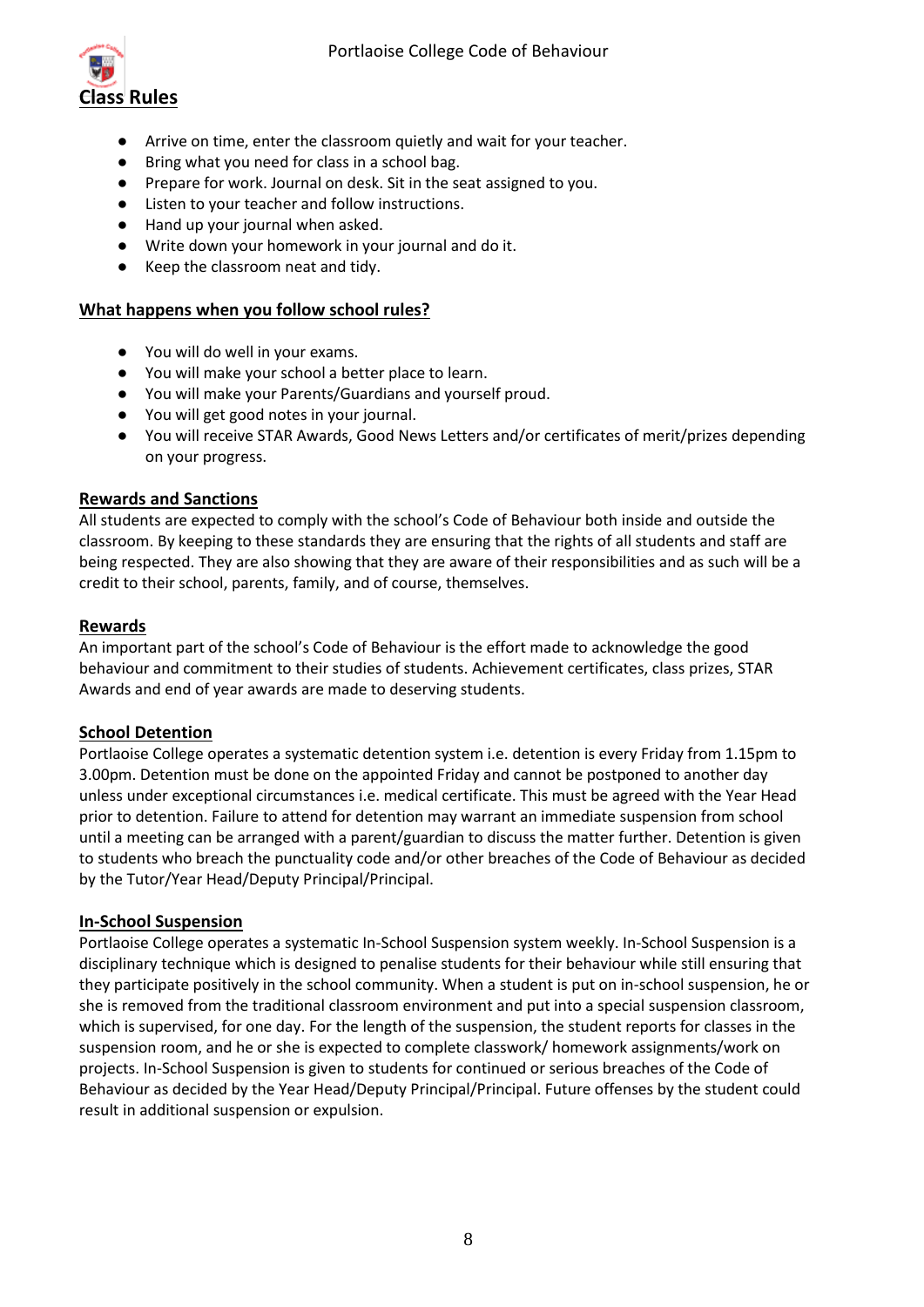

## **What happens if you break the school rules?**

- Poor behaviour recorded on VSware.
- Extra work assigned by the relevant teacher and/or detention which is recorded on VSware
- In-School Suspension.
- Suspension.
- On return from suspension on Red card for two weeks.
- Contract of Behaviour.
- Serious breaches of discipline, e.g. bullying, verbal abuse of staff, fighting, violent Behaviour, vandalism, on-going misbehaviour, will warrant Red card or immediate suspension and/or a report to the Board of Management for possible expulsion.

## *School Management will have the final say on determining what is or is not acceptable under this Code of Behaviour.*

#### **Suspension from School**

This is an extremely serious sanction. It makes a statement to the student that their behaviour has placed themselves outside the school community and it is taken as a statement by the student that he/she does not wish to abide by the minimum standards expected by all the students as contained in the school rules.

Parents and students will be given an opportunity to consult and respond before a decision is made and a sanction is imposed. The Principal reserves the right to consider an immediate suspension for reason of safety of the student, other students, staff and others.

Suspension can be used as a sanction in the following circumstances:

- Where a teacher/Class Tutor has exhausted the process outlined above in relation to a student's behaviour and application in class.
- Bullying or threatening another student.
- Abuse of a member of staff.
- Assault of any person of the school community.
- Smoking or vaping i.e. using an e-cigarette in the school grounds.
- Possession of cigarettes or e-cigarette in the school grounds.
- Stealing from or interfering with the property of another student, member of staff or the school.
- Being absent from the school without the permission of a parent/guardian.
- Leaving the school without permission from both parent and Year Head.
- Bringing drugs, illegal substances, aerosol sprays or dangerous weapons into the school or distributing or selling same.
- Causing deliberate damage to school property.
- Refusal to hand up a mobile phone or any other devices not permitted in school including inappropriate use of the device.
- Refusal to follow guidelines in relation to social distancing, wearing a face mask or any other Covid-19 Health & Safety guideline.

Suspension from school may be imposed by either the Principal or the Deputy Principal or Year Head acting on behalf of the Principal.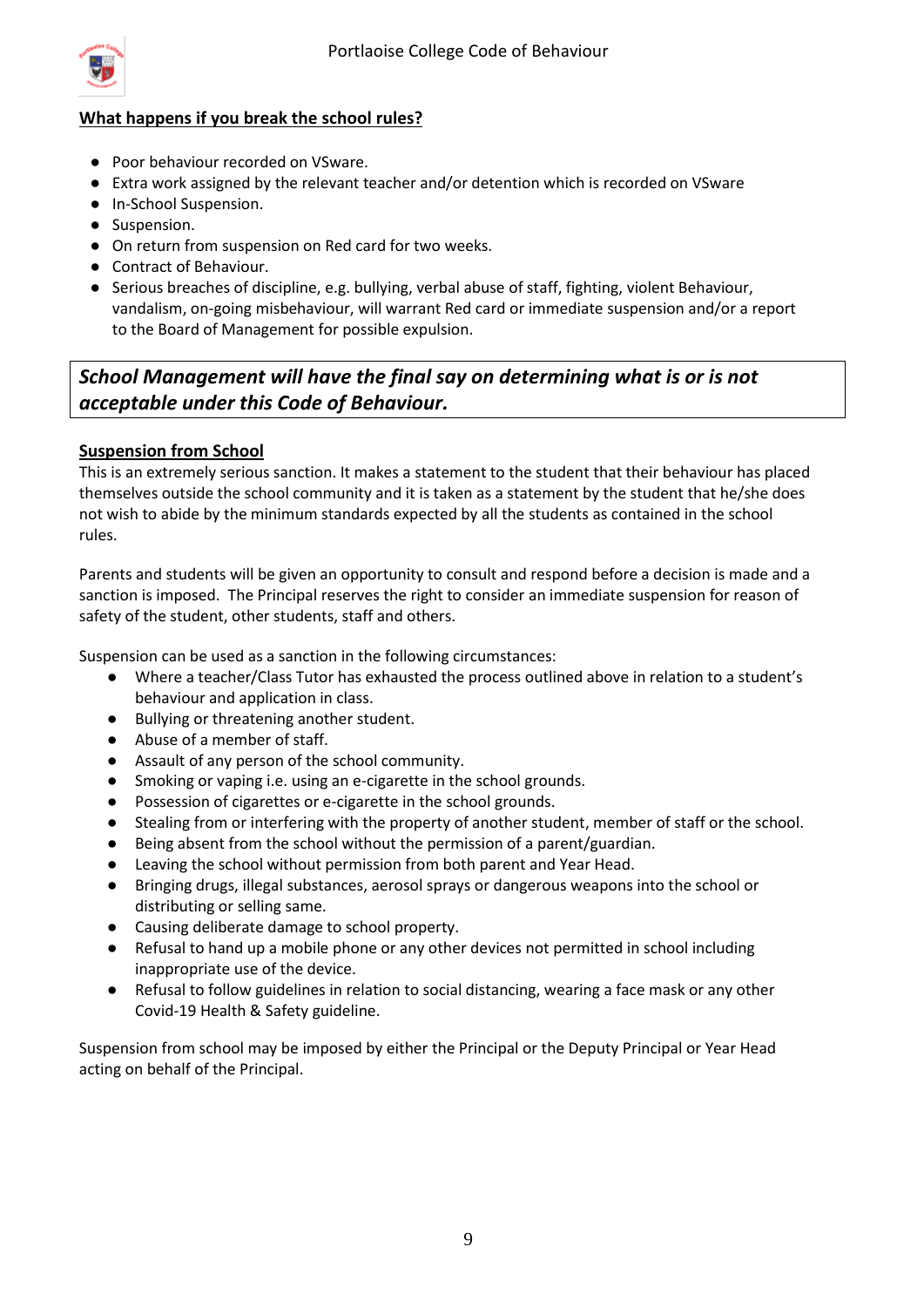

#### **Right of Appeal**

All suspensions of more than 5 days' duration may be appealed by the student themselves (if over 18) or the student's parents/guardians, by writing a letter to that effect to the Secretary of the Board of Management. The Board may invite the student and his/her parents/guardians to a meeting to consider the matter.

#### **Exclusion/Expulsion from School**

Where the Principal or the Deputy Principal, acting on behalf of the Principal, considers that a pupil should be excluded from school, the matter will be referred to the Board of Management for decision.

The Board will invite the student and his/her parents/guardians to a meeting to discuss the matter. In the case of expulsion, parents have the right of appeal to the Department of Education and Skills.

The parents will be notified of the date and time of the Board of Management meeting.

The parents will be advised that they can make an oral or written submission to the Board of Management.

A student can be recommended for expulsion and, on foot of a Board of Management decision, excluded permanently from the school, in the following circumstances:

- Where there is an ongoing refusal by a student to abide by the regulations of the school and the Principal, in consultation with the Board of Management, has, in his/her considered judgement, exhausted all reasonable options.
- Bringing drugs, illegal substances, alcohol, aerosol sprays or dangerous weapons into the school and selling or distributing same at any time when school rules apply.
- Serious physical or verbal assault of any member of the school community.
- Wilful and serious damage to the school property.
- Breaking the law of the land while in school.

All suspensions/expulsions are in accordance with TUSLA Guidelines: [http://www.tusla.ie/uploads/content/guidelines\\_school\\_codes\\_eng.pdf](http://www.tusla.ie/uploads/content/guidelines_school_codes_eng.pdf)

#### **Health and Safety Considerations**

All members of the school community, students, parents/guardians and staff are asked to note that, where the school Principal or the Deputy Principal acting on behalf of the Principal, forms the considered opinion that the presence of a particular individual in the school environment poses a threat to the health and safety of students, staff or school visitors.

The student involved may be excluded from school at least until the next Board of Management meeting, where the matter will be dealt with. This measure is expected to be seldom used and is a recognition that the needs and rights of the majority to either learn or work in Portlaoise College are of paramount concern. Where students are excluded on these grounds, it will not be recorded as a disciplinary suspension or exclusion. Rather, it will be recorded on file that the student was excluded on Health and Safety grounds, to protect/prevent harm to any/all members of the school community.